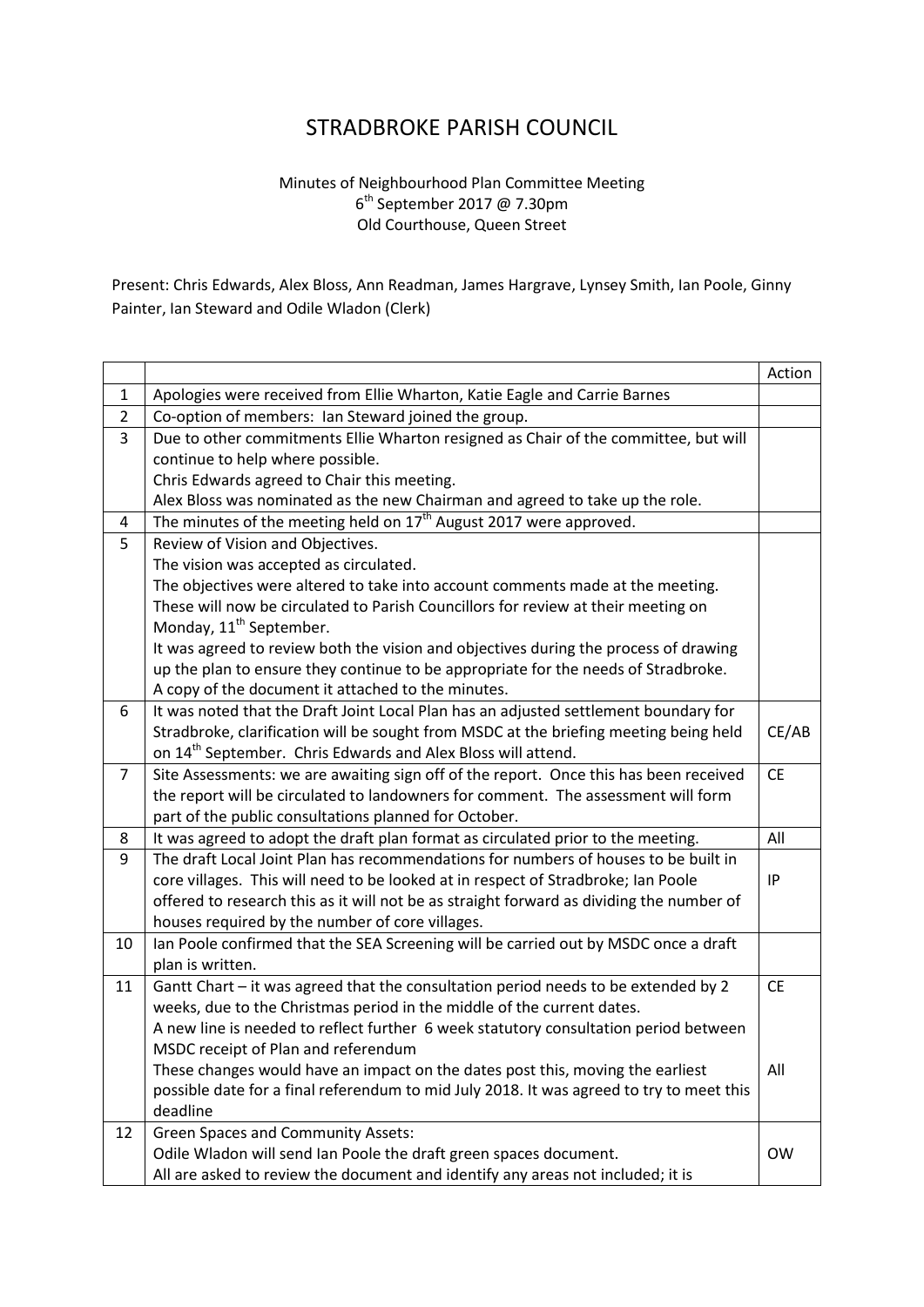|    | possible that the playing field and Westhall may need to be treated differently. Those   | All       |
|----|------------------------------------------------------------------------------------------|-----------|
|    | present were also asked to identify any buildings that might form part of a              |           |
|    | community asset register, such as Library and Courthouse, Church etc.                    |           |
| 13 | SWOT Analysis: Ginny Painter will circulate some questions she has concerning the        | GP        |
|    | methodology of the qualitative research carried out.                                     |           |
|    | It was proposed that the public are consulted on Strengths, Weaknesses,                  | <b>OW</b> |
|    | Opportunities and Threats at the consultation events.                                    |           |
| 14 | Ian Poole will undertake training for all members who are able to attend on              | All       |
|    | $28th$ September @ 7.30pm – location to be confirmed.                                    |           |
| 15 | Some administration suggestions were made:                                               |           |
|    | Could documents be made available using a drop box                                       | AB/JH     |
|    | Could an email account be set up                                                         | AB/JH     |
|    | If minutes are not immediately available, could an action list be circulated             | <b>OW</b> |
|    | Can details of all working party meetings be made available to all                       | <b>OW</b> |
|    | To avoid an overflow of emails, if possible could emails be sent to Odile, who           |           |
|    | will collate and send out a digest at the end of each week? Urgent emails will           | <b>OW</b> |
|    | still need to be sent out when needed.                                                   |           |
|    | A suggestion was made that for emails that require the recipient "to action              | All       |
|    | something", the recipient will be addressed as TO. If the email is for information only, |           |
|    | then the recipient will be addressed as CC. This was accepted as good practice for the   |           |
|    | future.                                                                                  |           |
| 16 | A working party will meet to discuss preparations for the Public Consultation events     | All       |
|    | on 3 <sup>rd</sup> October @ 7.30pm - Location to be decided.                            |           |

Date of next meeting: to be arranged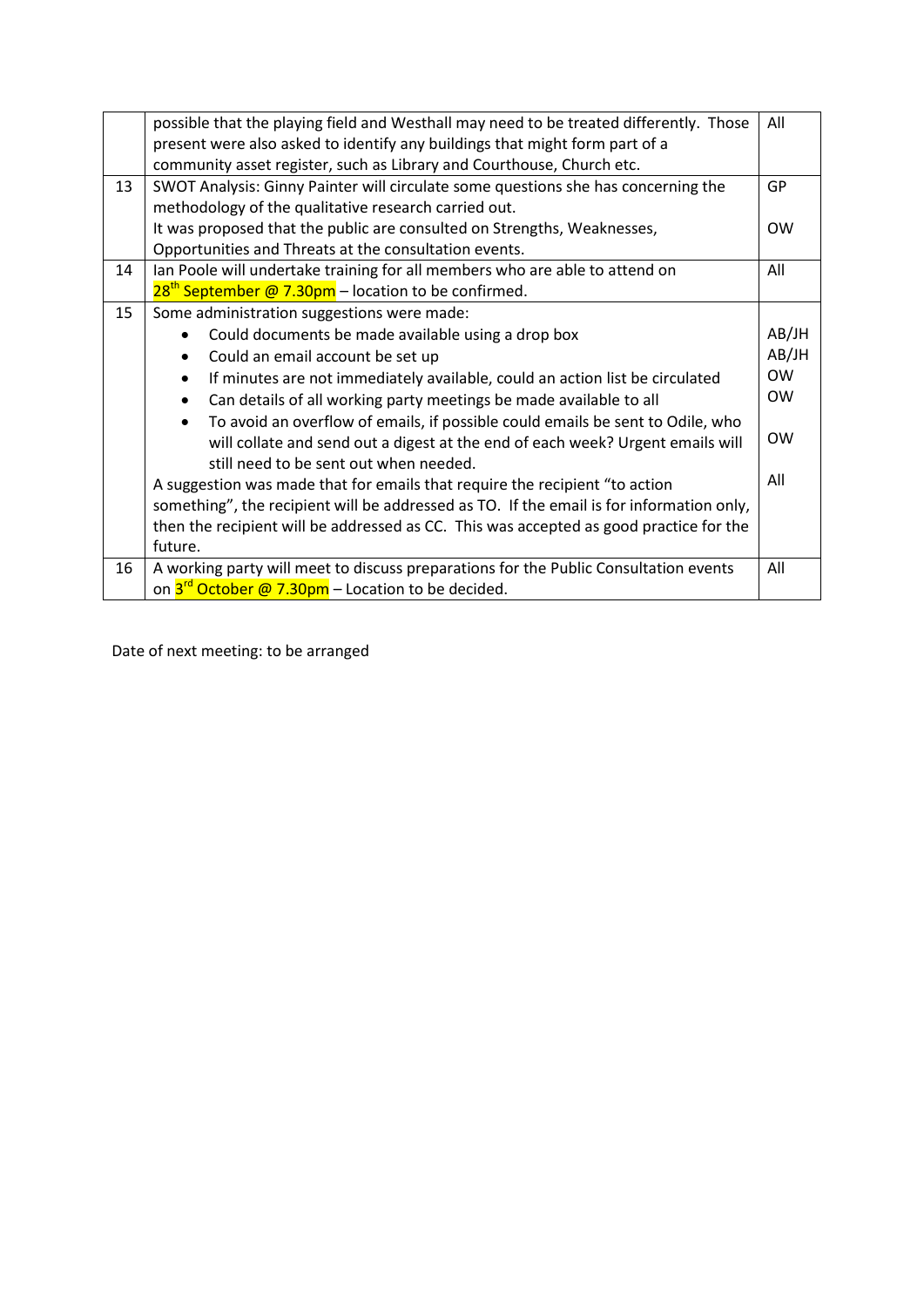## **Stradbroke Vision for Tomorrow**

**Stradbroke's vision is to be a key service centre village that works for the needs of its residents and surrounding villages by providing good quality housing, educational facilities, business and local retail opportunities. It will achieve this through phased growth of these services, and necessary infrastructure to support that growth. The NPPF principles of sustainable development will govern how to achieve this growth in a planned manner.**

## Objectives**:** Place & People

|                 | Place (PL)                                                                                                                                             |
|-----------------|--------------------------------------------------------------------------------------------------------------------------------------------------------|
| PL1             | <b>Cross cutting infrastructure and services</b><br>Work towards a fit for purpose community supported by first rate infrastructure                    |
|                 | that includes an expanded range of utilities, improved highways, telecom and<br>internet services.                                                     |
| PL <sub>2</sub> | <b>Built environment</b>                                                                                                                               |
|                 | To achieve sustainable growth by allocating sites for development that retain the<br>historic crossroads shape and character of the village.           |
| PL <sub>3</sub> | <b>Transport &amp; Highways</b>                                                                                                                        |
|                 | Mitigate and manage critical pinch points and reduce the need to travel for                                                                            |
|                 | services by improving both village consumer services and alternative travel                                                                            |
|                 | options.                                                                                                                                               |
| PL <sub>4</sub> | <b>Business</b>                                                                                                                                        |
|                 | Support local business growth and employment opportunities and actively seek                                                                           |
|                 | further employment generating opportunities.                                                                                                           |
| PL5             | <b>Housing</b>                                                                                                                                         |
|                 | Respect historical pattern but also design for the future with innovation wherever<br>possible and appropriate, particularly in the conservation area. |
| PL <sub>6</sub> | <b>Environment</b>                                                                                                                                     |
|                 | Promote community safety including issues of pollution, the green economy and                                                                          |
|                 | protect and nurture green spaces and assets of community value.                                                                                        |
| PL7             | <b>Viability</b>                                                                                                                                       |
|                 | Viability will assist bringing forward sites and to bring forward stalled sites through                                                                |
|                 | a flexible approach to objectives and policies. It will balance the needs of local                                                                     |
|                 | policy to achieve large roads and high levels of infrastructure contribution by                                                                        |
|                 | allowing a flexible approach to density without compromise to design quality.                                                                          |